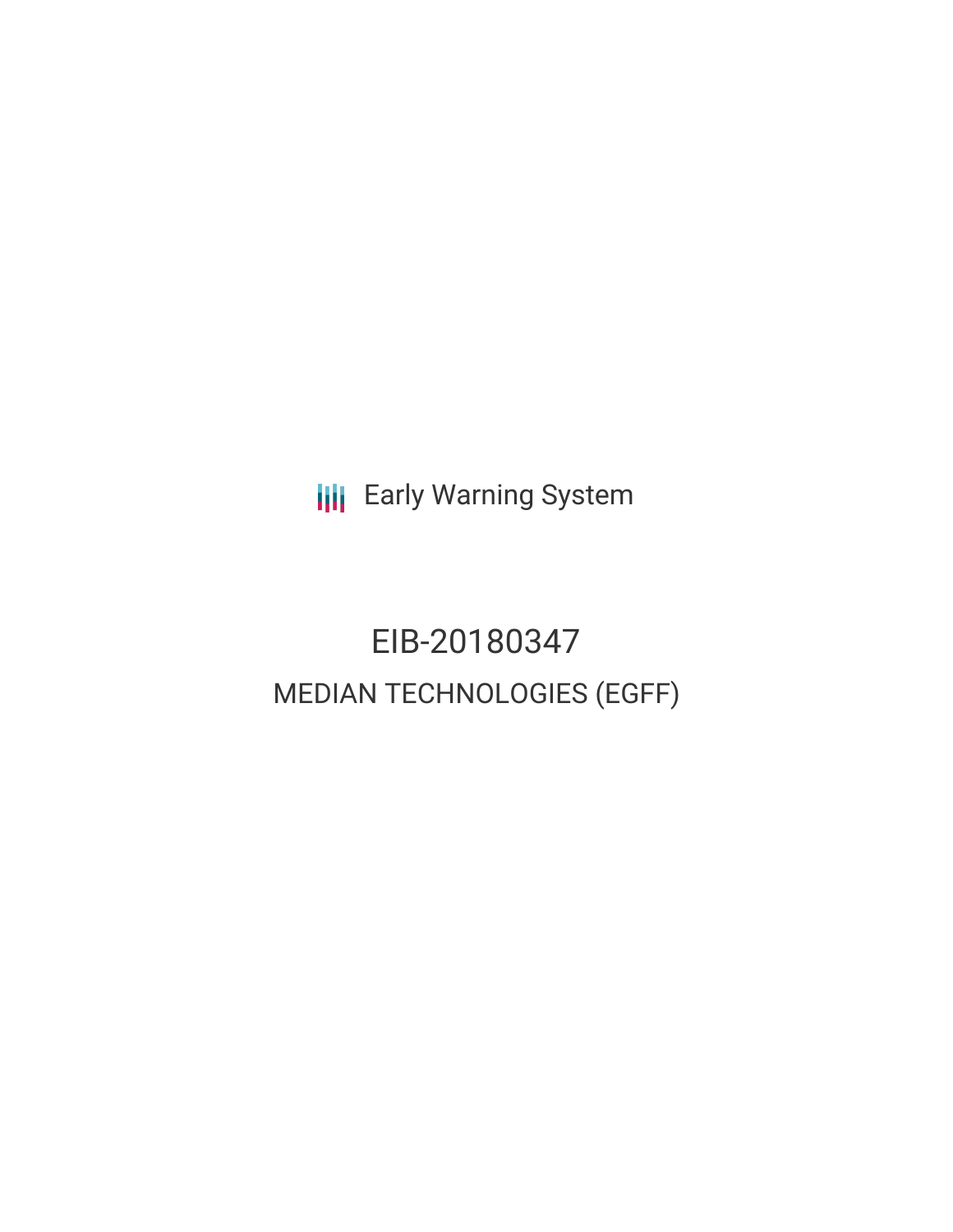| <b>Countries</b>               | France                         |
|--------------------------------|--------------------------------|
| <b>Financial Institutions</b>  | European Investment Bank (EIB) |
| <b>Status</b>                  | Proposed                       |
| <b>Bank Risk Rating</b>        | U                              |
| <b>Borrower</b>                | <b>MEDIAN TECHNOLOGIES SA</b>  |
| <b>Sectors</b>                 | <b>Education and Health</b>    |
| <b>Investment Type(s)</b>      | Loan                           |
| <b>Investment Amount (USD)</b> | $$39.21$ million               |
| <b>Loan Amount (USD)</b>       | \$39.21 million                |
| <b>Project Cost (USD)</b>      | \$89.63 million                |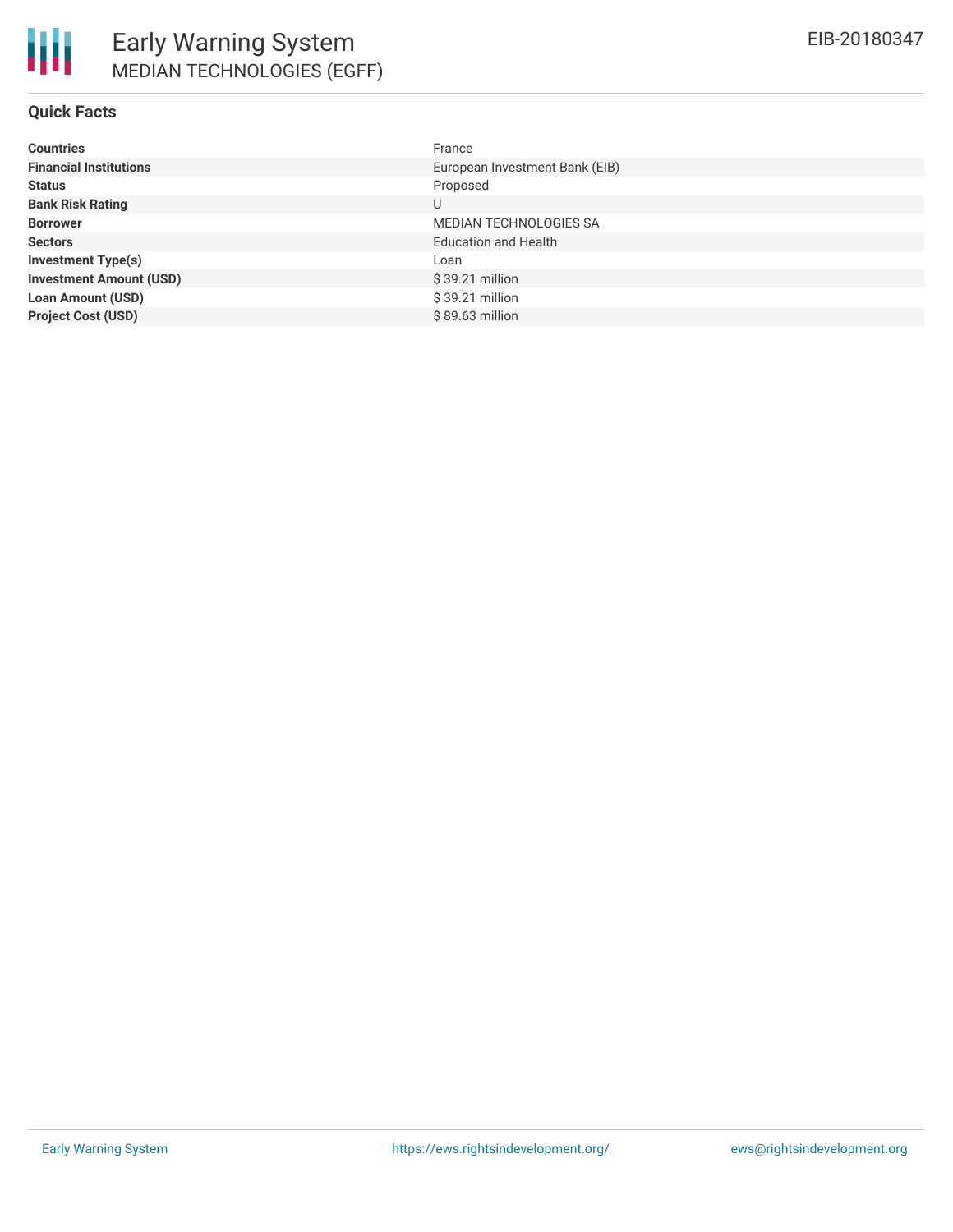

# **Project Description**

According to EIB website, the project will finance Research & Development (R&D) investments made by Median Technologies, a French commercial-stage medtech company operating in the field of medical imaging in France and internationally. The EIB loan will contribute to finance (i) the recruitment of Artificial Intelligence experts, (ii) the creation of a proprietary data-base of patient history (iii) the clinical validation and regulatory approval of the software and algorithms and (iv) prepare the market access for the new business line.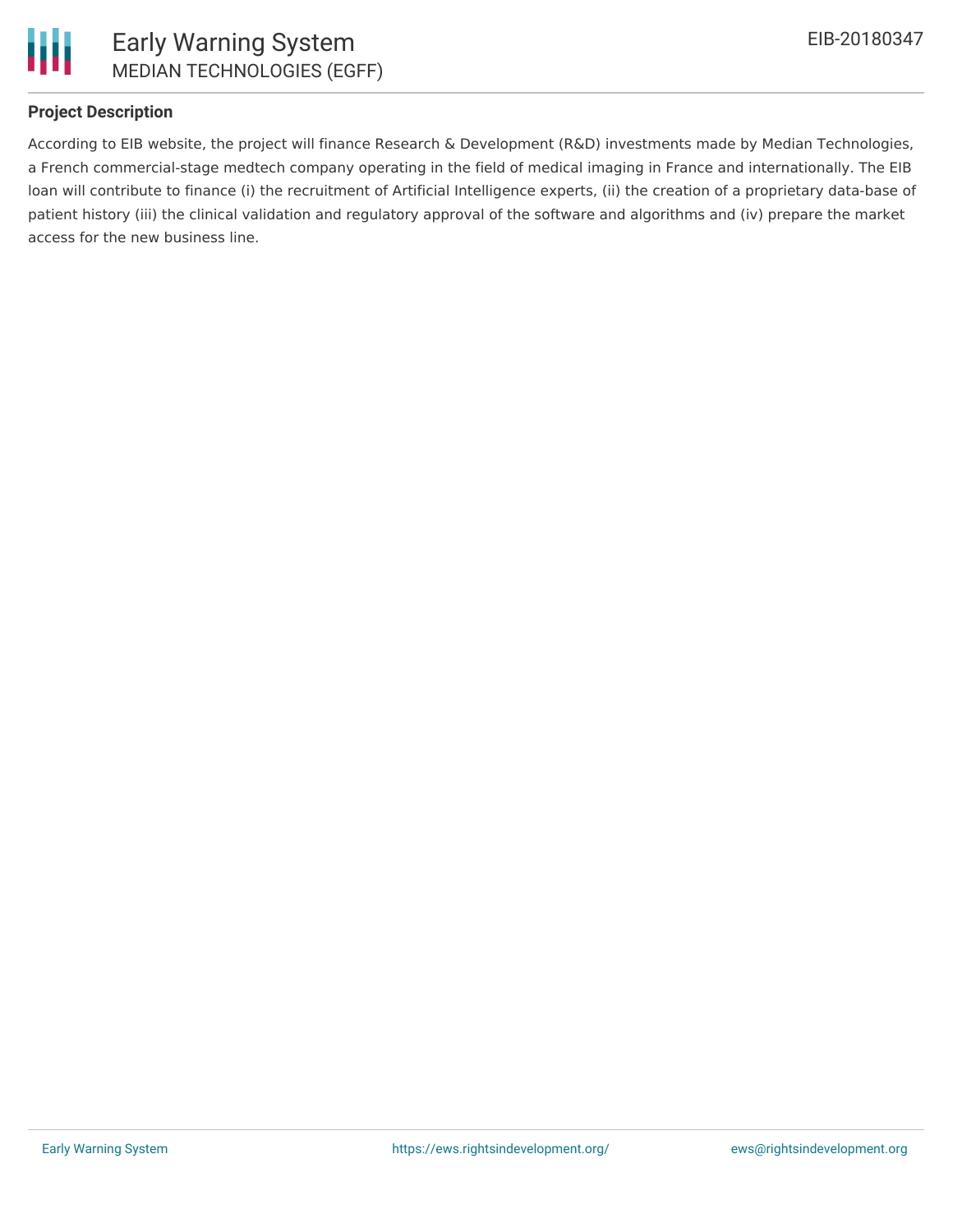## **Investment Description**

European Investment Bank (EIB)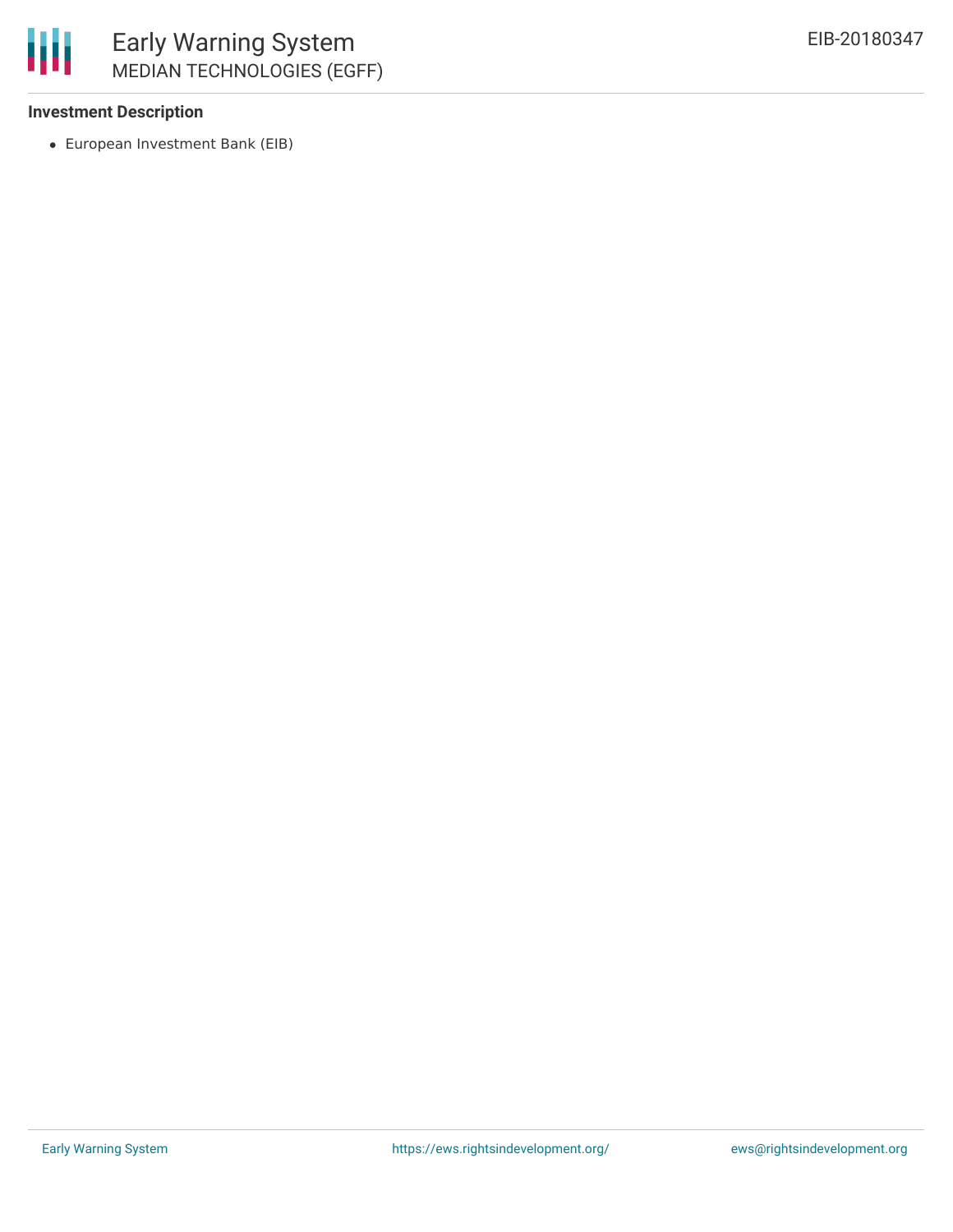

## **Private Actors Description**

Median Technologies SA develops and markets software products and platforms for medical image analysis in France and internationally. The company offers iBiopsy (Imaging BIOmarker Phenotyping System), a phenomics imaging platform that acquires, indexes, and analyzes various individual phenotypes and establish biological associations; and iSee for image analysis and management in clinical trials.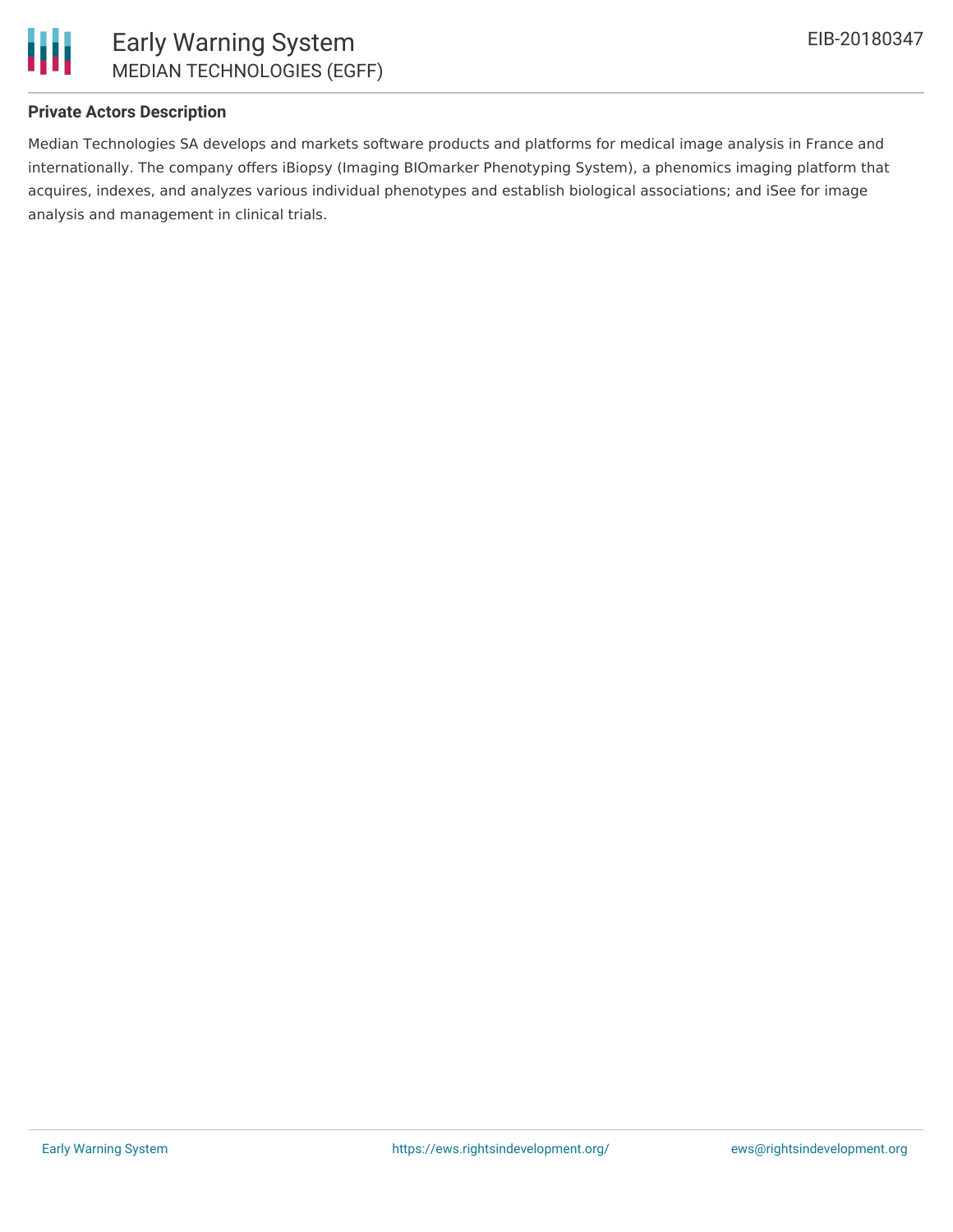